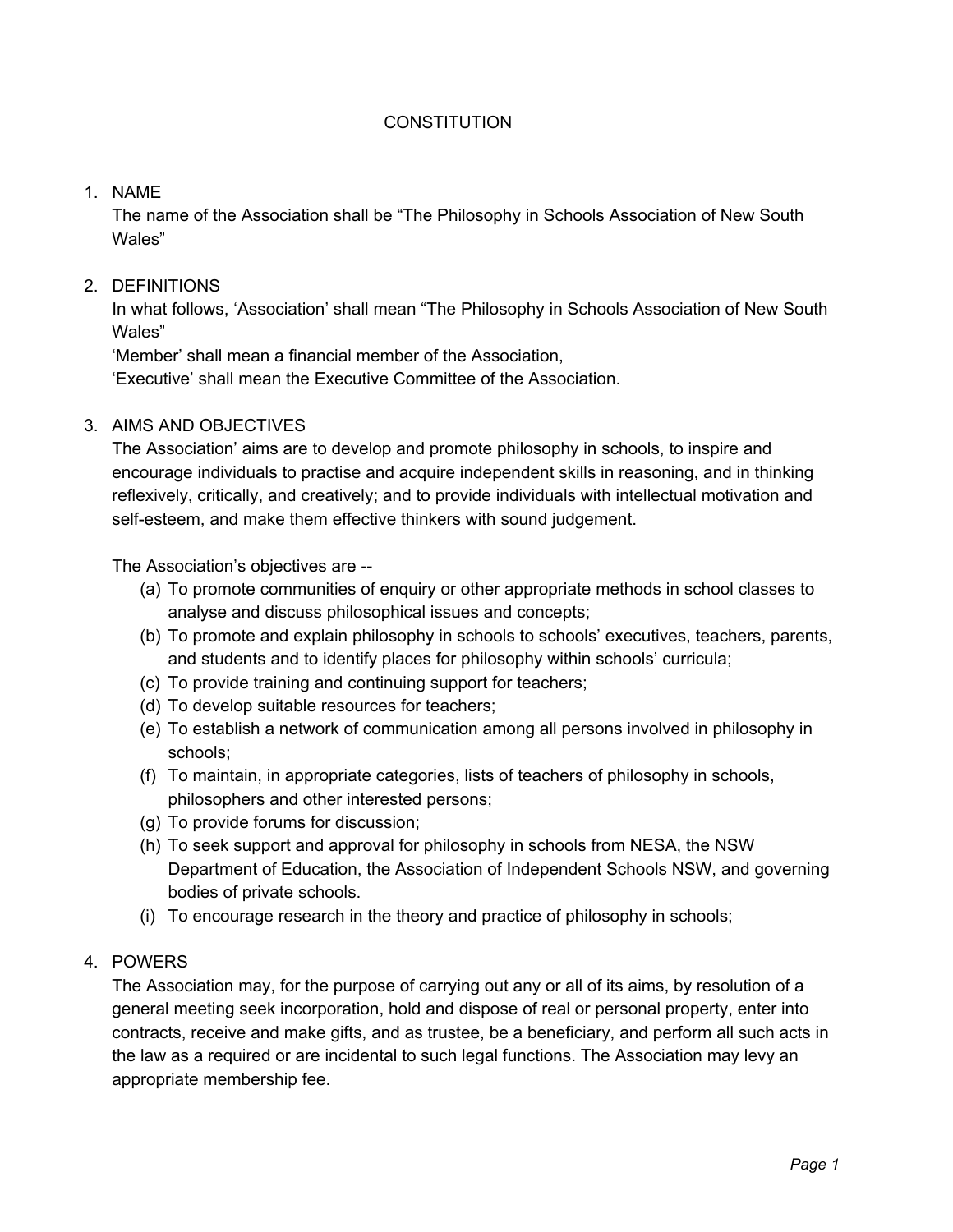# 5. INCOME AND PROPERTY

The income and property of the Association shall be applied to the promotion of the aims and objectives stated in clause 3., and no portion thereof shall be transferred by way of profit to any individual member of the Association. If,

upon the dissolution of the Association, there remain any assets after the satisfaction of its debts, these shall be allocated as determined by the meeting, held as per Clause 14.

## 6. PATRONS

At any Annual General Meeting such Patron or Patrons as are considered appropriate may be elected.

# 7. MEMBERSHIP

Membership of the Association shall include any person or organisation that applies to the Secretary and is approved by the Executie for membership, and pays the required annual fee. Application is open to any person who or organisation which supports the aims of the Association.

### 8. FINANCE

Accounts operated by the Association shall --

- (a) Adopt a financial year which ends on 30 June;
- (b) Be operated by signature of any two of the President, Treasurer, Secretary or any other(s) who may be deemed appropriate by the Executive;
- (c) Be audited annually.

The income and the property of the Association shall be solely towards the promotion of the aims of the Association and no portion thereof shall be paid or transferred, directly or indirectly by way of dividend, bonus, or otherwise howsoever by way of profit to members or relatives of members of the Association, provided that nothing herein shall prevent the payment in good faith of the remuneration to any officer or servant of the Association for any service actually rendered to the Association or reasonable and proper rental for premises let by any member to the Association.

# 9. MANAGEMENT OF THE ASSOCIATION

- (a) The affairs of the Association shall be run by an Executive which will consist of at least five members of the Association (or, in the case of organisations, their nominees), at least two of which persons shall have tertiary qualifications in Philosophy and at least two of whom are registered teachers.
- (b) The Association will elect from within its members (including nominees of member organisations) an Executive consisting of a President, a Vice President, a Secretary, and a Treasurer.
- (c) The Executive shall determine its own business procedures.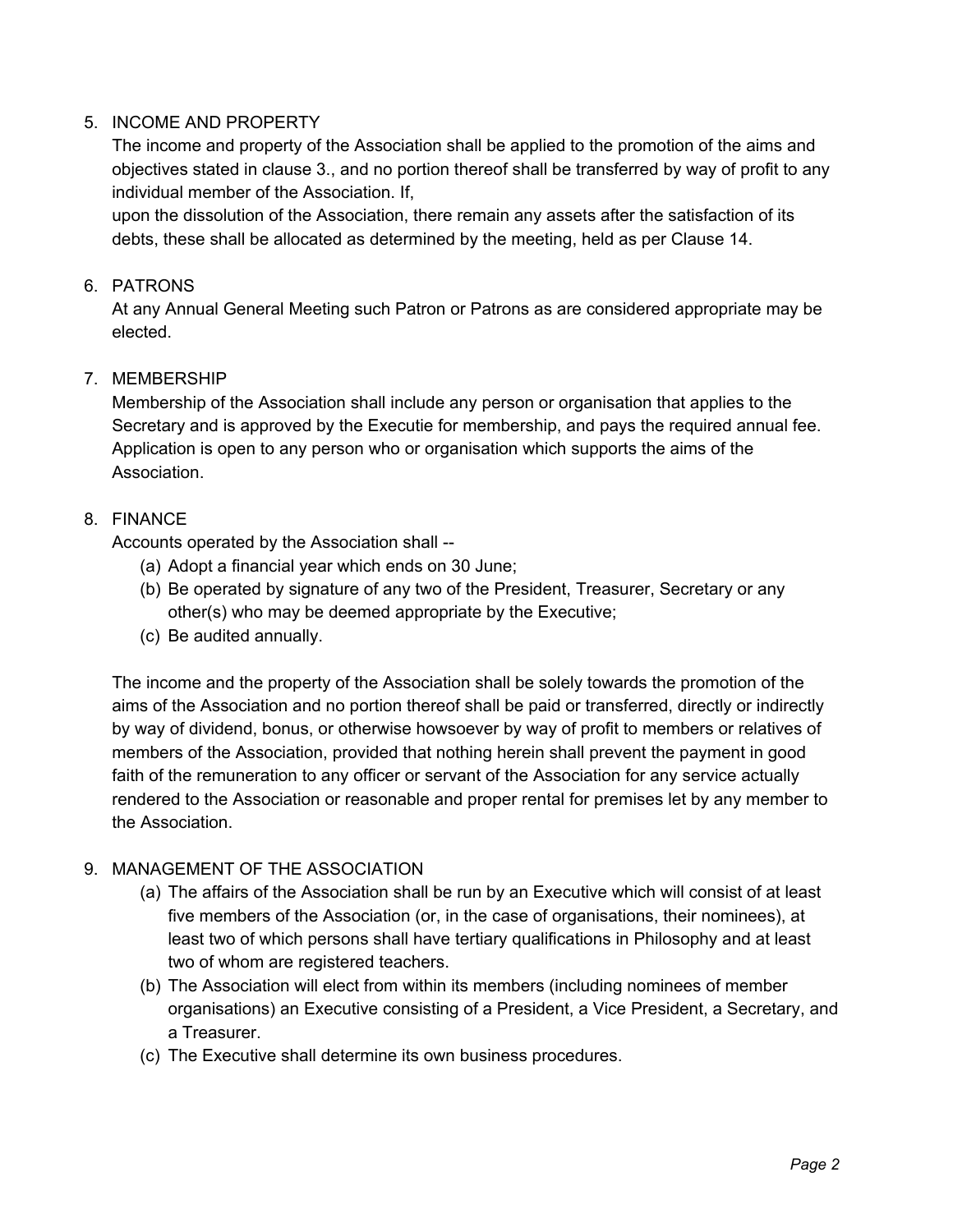- (d) The Executive shall assume office immediately upon its election at the Annual General Meeting and shall retire upon election of its successor at the next Annual General Meeting.
- (e) Should an office become vacant during the course of the year, or be unfilled at the Annual General Meeting, the Executive may, at its discretion, appoint a member to fill the vacancy until the next General Meeting of the Association.
- (f) Where consensus cannot be reached at an Executive meeting, decisions will be made by a majority vote of all members present.
- (g) The Chair of the meeting will have an ordinary vote and in the event of a tie, a casting vote.
- (h) A quorum of the Executive shall be 3 members.
- (i) The Executive shall, at its discretion, appoint an Advisory Board
- (j) The Executive shall consult with members of its Advisory Board as they deem fit.

# 10. ELECTION

- (a) The Secretary is to call for nomination for members of the Executive prior to the Annual General Meeting. Nominations will be accepted up until the time of the election. If only one nomination has been received for each position, then those nominated will be declared elected at the meeting.
- (b) In the event of their being more nominations than offices or positions available, an election shall be held and appointments shall be made by secret ballot of those present at the meeting.
- (c) The Annual General Meeting will elect a returning officer for the elections held at the Annual General Meeting.

# 11. GENERAL MEETING

- (a) General Meetings of the Association shall be called by the Secretary at the instigation of the Chair as often as the business of the Association may require, or at the written request of ⅕ of the members of the Association.
- (b) The Secretary will ensure that notice of meetings is posted to Members at least 10 days prior to the date of the meeting.
- (c) The Annual General Meeting will be held no later than the end of July in each year. The business of the Annual General Meeting shall include the following:
	- (i) A report by the Executive on the activities of the Association during the preceding financial year.
	- (ii) An audited statement of accounts, presented by the Treasurer.
	- (iii) Election of the Executive for the ensuing year.
	- (iv) Election of an Honorary Auditor.
- (d) A quorum for General Meetings of the Association shall consist of 8 members.
- (e) The General Meeting is the final decision making mody of the Association, and its decisions override the decisions made by the Executive except for Executive decisions made under clause 9(e).